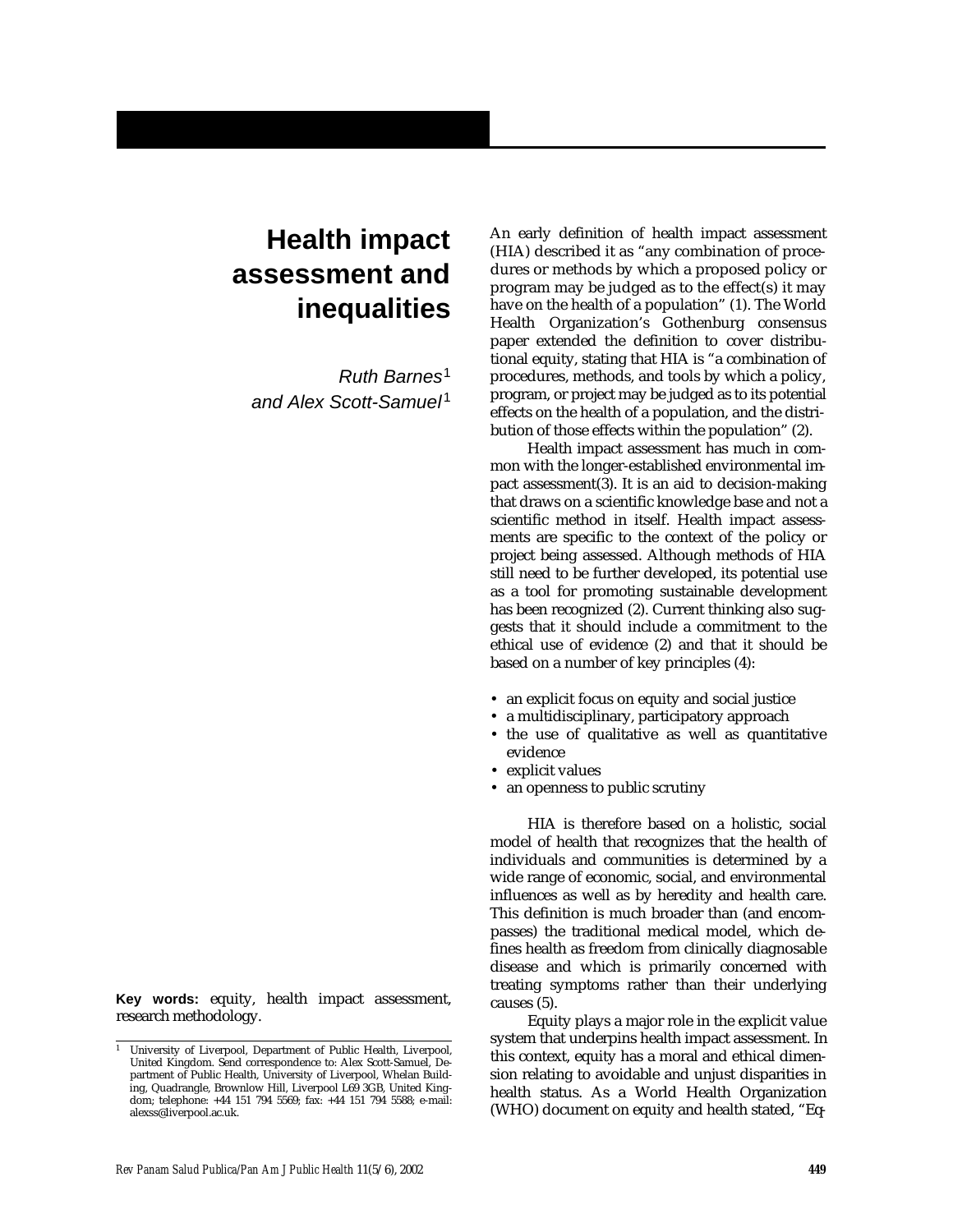uity is concerned with creating equal opportunities for health and with bringing health differentials down to the lowest possible level" (6).

The focus on equity represents a new approach to the evaluation of social, environmental, and economic policies, programs, and projects. In the United Kingdom, the importance of applying HIA to all public policy has been acknowledged by the Government (7), and the first recommendation of the Acheson report on inequalities in health (8) is that all Government policy should be assessed for its impact on health inequalities. The need for some form of HIA is also recognized by Article 152 of the European Union's Amsterdam Treaty, which states that "a high level of human health protection shall be ensured in the definition and implementation of all Community policies and activities."

Ideally, HIA should be carried out prospectively, to ensure that steps are taken at the planning stage to maximize the positive health impacts of a policy, program, or project and to minimize the negative effects (9). In practice, it is not always possible to undertake a comprehensive HIA entirely prospectively because of the wide range of factors affecting the policy development process. Indeed, HIA is increasingly being carried out concurrently or retrospectively in order to inform the ongoing development of existing policies. HIA can be performed at varying levels of detail—as a rapid process or a more in-depth study—depending on the resources available.

There is no single definitive methodology for HIA, and various methods are currently being used and developed (10, 11). The Merseyside Guidelines for Health Impact Assessment (9, 12), or variations of them, are the most widely used model in the United Kingdom, where they have been applied to a range of policies, projects, and programs. In summary, this approach to HIA involves the following stages:

- applying a screening procedure to select policies or projects for assessment
- defining the scope of the HIA in terms of depth, duration, spatial and temporal boundaries, methods, outputs, and other parameters
- analyzing policy
- profiling the areas and communities likely to be affected by the policy
- collecting qualitative and quantitative data on the types and distribution of potential impacts from stakeholders and key informants, using a predefined model of health impact
- evaluating the importance, scale, and likelihood (and, if possible, cost) of potential impacts
- searching the evidence base to validate data
- undertaking appraisal of options and developing recommendations for action
- monitoring and evaluating impact after the policy or project is implemented

### **HIA AND URBAN POLICY**

Much of the focus of HIA work in England in recent years has been related to urban regeneration (renewal) programs and other initiatives designed to tackle inequality and "social exclusion" that have been set in motion since the election of the new Labour government in 1997. These initiatives include the Single Regeneration Budget, the New Deal for Communities, and Healthy Living Centers.

The Single Regeneration Budget (SRB) was first introduced in 1994 to bring together a number of programs from several Government departments in order to focus the resources available for regeneration. It provides funding to support initiatives by local regeneration partnerships to enhance the quality of life of people in disadvantaged areas by reducing the gap between those areas and others and between different population groups. SRB partnerships are expected to involve a diverse range of local organizations in the management of their schemes. SRB programs commonly include a range of objectives (13):

- promoting equal opportunities through enhancing the employment prospects, education, and skills of local people, especially young people and those who are most disadvantaged
- encouraging sustainable economic growth and wealth creation by improving the competitiveness of the local economy and supporting existing and new businesses
- protecting and improving the environment and infrastructure and promoting good design
- improving housing and living conditions for local people through physical improvements, better maintenance, improved management, and greater choice and diversity of housing options
- addressing social exclusion, for example by promoting initiatives to benefit ethnic minority groups
- tackling crime and improving community safety
- enhancing the quality of life of local people through improved health, cultural, and sports opportunities

The New Deal for Communities (NDC) initiative was launched in 1998 as part of the Government's strategy to focus resources on small disadvantaged areas (usually comprising around 6 000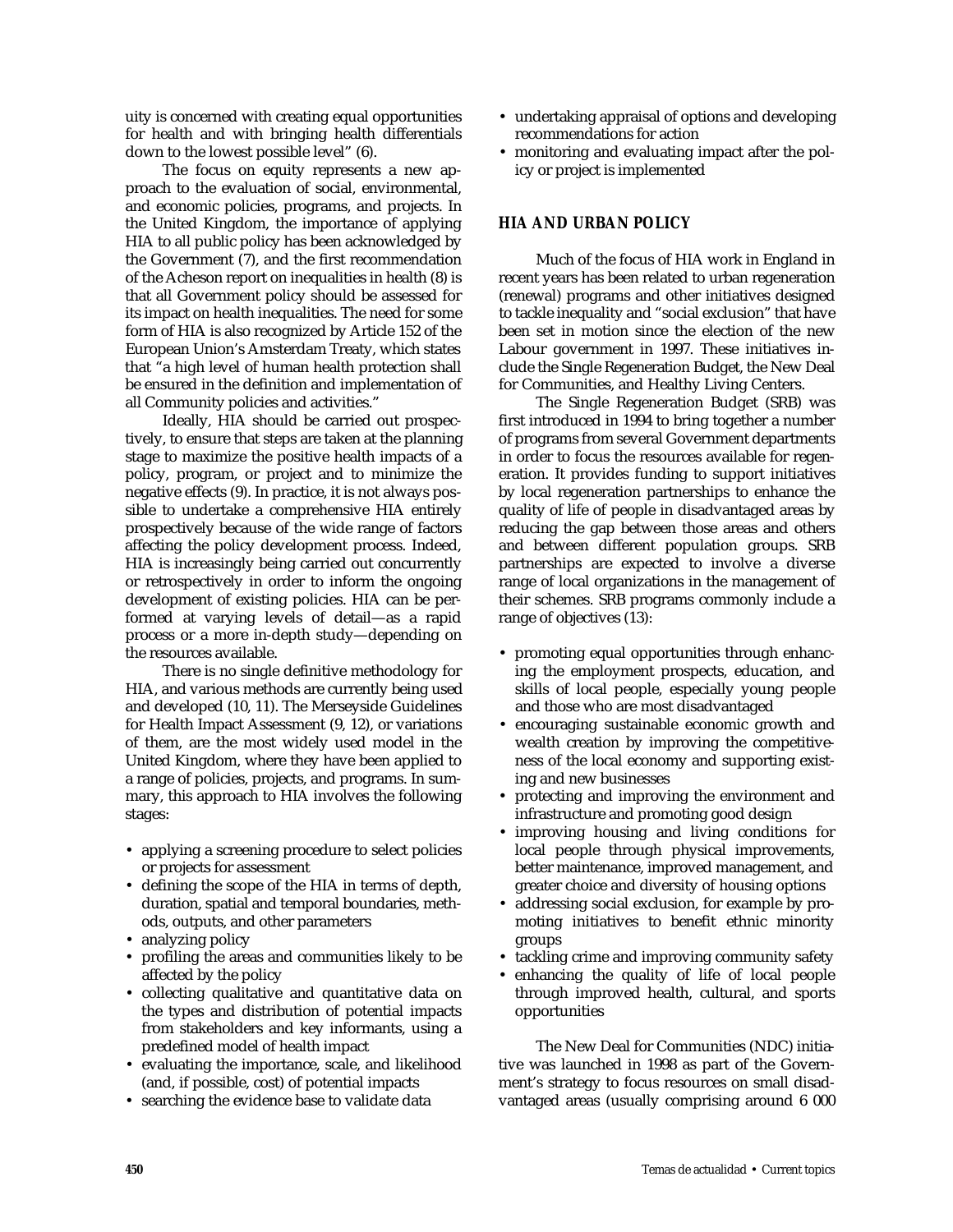households), some of which are among the most deprived neighborhoods in the country. Each NDC program has four themes:

- economic activity (employment)
- health
- community safety (crime prevention)
- educational attainment

The programs are delivered through partnerships among local people, community and voluntary organizations, public agencies, local authorities, and businesses, all of which are required to be committed to long-term sustainable development. Because they are areas of disadvantage and deprivation, the places where NDC partnerships have been established tend to attract funding under a range of initiatives. Therefore, the partnerships are also required to work with other organizations that are delivering services and running programs. Each partnership is funded for a period of up to 10 years.

The Healthy Living Center (HLC) initiative, which began in 1999, is funded through the national lottery. The program aims to promote health in its broadest sense and targets the most disadvantaged areas and groups of the population. It is anticipated that 20% of the population will eventually have access to Healthy Living Centers.

The Centers are intended to complement existing initiatives by supporting national and local health strategies and contributing to the reduction of health inequalities. In order to encourage local innovation there is no single model for HLC projects. For example, they may not necessarily be based in a building or be attached to an existing health service. All HLCs, however, must aim to promote local partnerships between a range of organizations and interest groups.

Owing to the potential impact of these and similar initiatives on health and on the wider determinants of health, HIA is being applied to a growing list of regeneration programs and to individual projects within them (14, 15). In addition, HIA has been applied to broader regional policy issues and initiatives, such as the impact of globalization on the population of London (16) and the regional transportation strategy in Merseyside (17).

## **HIA AND THE IMPACT OF PUBLIC POLICY ON INEQUALITIES**

Equity-focused public policy is a strong theme in many of the health impact assessments that have been undertaken in the United Kingdom. There are three main reasons: first, because equity is a value underpinning HIA methodology; second, because HIA methods clearly point to distributional equity as a health determinant; and third, because HIA has been carried out on many regeneration programs that focus on disadvantaged areas or on aspects of public policy that address issues of social cohesion and exclusion.

However, while regeneration programs and policies may explicitly target groups that are disadvantaged in terms of income, education, or other factors, the equity component of those policies, programs, and projects often remains only implicit. As a result, some equity issues may be overlooked in framing the policy or program, and thus when it is implemented, questions of inequality within the target population or between that population and other groups may not be addressed. Worse still, inequalities within and between populations may even be exacerbated by the regeneration initiatives. Examples include situations where the most disadvantaged residents fail to accept or benefit from the policy or where a policy that is locally effective (e.g., crime reduction) displaces the problem to a neighboring area.

It is therefore crucial that HIA methods explicitly assess existing health inequalities and the distribution of the potential impacts, in accordance with the first recommendation of the Independent Inquiry into Inequalities in Health: "All policies likely to have an impact on health should be evaluated in terms of their impact on health inequalities" (8).

### **TWO CASE STUDIES**

In order to define the scope of an HIA, it is important to determine whether the policy, program, or project being assessed is aimed at the current population of the target area or at the area itself and its future residents. In addition, the population groups that are compared to evaluate inequalities must be clearly defined, as must the time scale that is, whether the HIA looks at short- or longterm impacts or both.

Two regeneration initiatives that were the subject of HIAs—an NDC program in south London (18) and an SRB program in west London (19)—focused on, among other things, developing education and training programs. The stated aim was to improve people's opportunities for employment, thereby increasing average income levels and reducing unemployment rates in the target areas.

In both cases the assumption was that the entire target population living in the disadvantaged areas would be affected equally by the initiatives. However, if this assumption is incorrect and there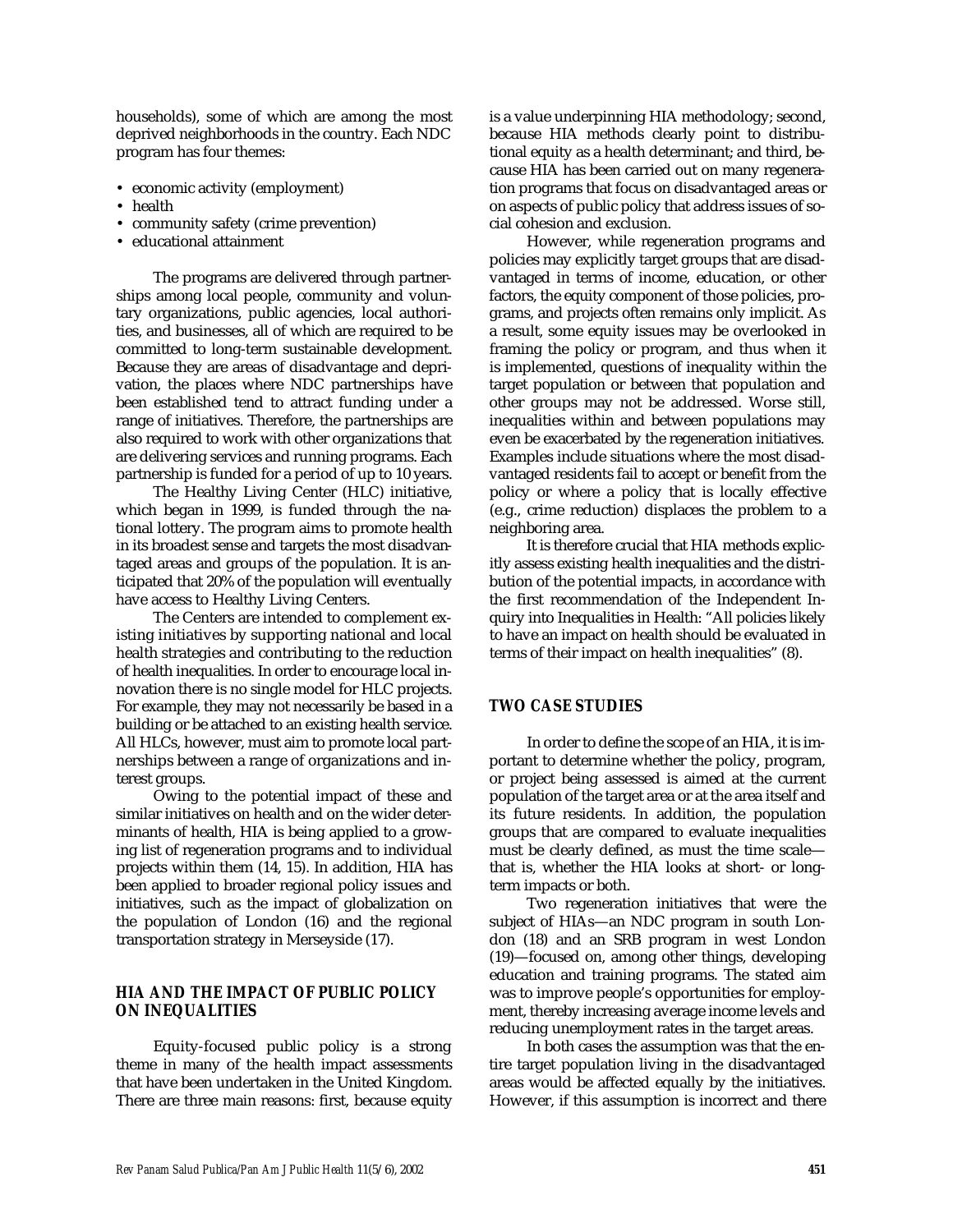are differential uptake rates of education, training, and employment opportunities within the population, several possible future scenarios may result. (When undertaking HIAs such scenarios may be useful for identifying inequities, along with more familiar qualitative methods such as interviews and focus groups.)

In one scenario, most people in the current population may remain in the area, but some will benefit disproportionately from the regeneration initiatives. As a result, the average income level for the whole area may increase, the unemployment rate may fall, and overall health status may improve, as indicated by changes in a range of factors related to health determinants. These changes, pointing to an overall improvement in the area, will be tangible and quantifiable using routine smallarea statistics. However, what may be less apparent and not easily measurable is the increase in inequalities within the population and a related decrease in social cohesion.

An alternative scenario identified by these two HIAs does not result in an apparent improvement of the area as a whole but rather in maintenance of the status quo or even its deterioration. With differential uptake of the new opportunities offered by education, training, and employment programs, some members of the original population may benefit to such an extent that they are able to move out of the area, leaving a core of the most disadvantaged, hard-to-reach groups. The gap left by this migration may then be filled by people with a socioeconomic profile similar to the remaining population.

In these scenarios, education, training, and employment programs were considered in isolation from the wide range of other activities encompassed by most regeneration initiatives. In reality, the west London regeneration program was also designed to improve the environment, the local infrastructure, and housing around Heathrow Airport by enhancing opportunities for businesses in the area, primarily those based on new technology.

The HIA found that the timing of the program, and of the component projects within it, was crucial to its success in improving the health and quality of life of the current population. If the education and training elements lag behind the other parts of the program, or even if they run concurrently, local people will not be equipped for the new kinds of employment that are brought into the area. If, at the same time, the supply of government-subsidized rented housing is reduced and new houses are built for private purchasers—as is likely to happen—some of the current population, being unable to afford the new homes, will have no option but to move (or to be moved) elsewhere.

The net effect would be that the physical appearance of the area would likely improve as a result of the environmental initiatives and that the demographic profile of the area would change. A large part of the original population would move out of the area and be replaced by a new, more affluent group, resulting in an overall improvement in the area's indicators of socioeconomic and health status.

It is unclear what effect these changes would have on inequalities within the area. However, it seems likely that those members of the population who were most disadvantaged, such as those who were living in temporary accommodations, would be the ones to move elsewhere and that the "new" population would contain a more homogeneous mix of socioeconomic groups, which differ to a lesser degree than the incoming and outgoing populations.

As this example shows, defining the scope of the HIA is crucial: Focusing on the area and its post-implementation population may show an improvement in the equity situation when in reality the "problem" merely shifted elsewhere as a result of implementing the program.

## **CONCLUSIONS**

It is important to emphasize that health impact assessment remains at an early stage of development and that the examples given in this paper will not necessarily be applicable at all times or in all situations. We have deliberately emphasized the importance of qualitative data, partly because we believe that they are a prerequisite for highquality HIAs, and partly to refute the persisting belief in some quarters that health studies can be based solely on quantitative data collection and manipulation.

Equity can be addressed within an HIA, whether one is looking at a policy, a program, or a project. What is important is that the issues relating to equity are clearly identified when the procedures, methods, and scope of the HIA are defined. Regardless of the extent to which the policy or project focuses intentionally on the disadvantaged, the data collected on potential impacts must identify the range of affected population groups and the likely differences in impact among them. Equally important, as brought out in the case studies, is identifying how the policy or project may affect populations other than those targeted.

We hope that this paper demonstrates that, while many challenges remain in developing the most appropriate methods and procedures, health impact assessment has a clear role to play in reducing population health inequalities by helping plan